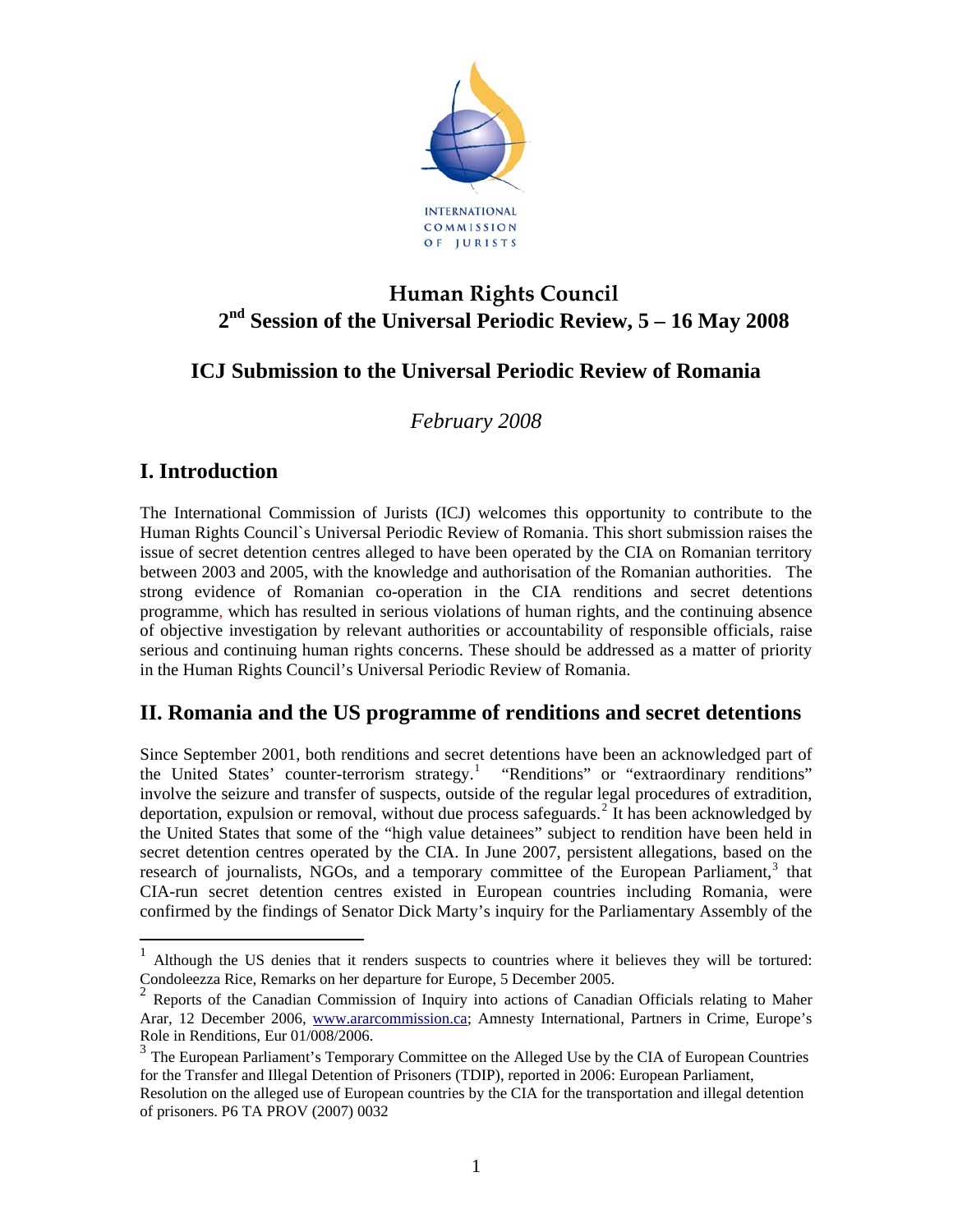Council of Europe.<sup>[4](#page-1-0)</sup> In a Resolution adopted following Senator Marty's report,<sup>[5](#page-1-1)</sup> the Parliamentary Assembly stated that it "now considers as established with a high degree of probability that … secret detention centres operated by the CIA have existed for some years" in Romania and Poland and that "these secret places of detention formed part of the HVD (High Value Detainee) programme publicly referred to by the President of the United States on 6 September 200[6](#page-1-2)".

Specifically, the inquiry of Senator Marty found that a "black site" detention centre operated as part of the High Value Detainees Programme between 2003 and late 2005. Drawing on interviews and flight records, Senator Marty was able to identify only the general area in which the centre was located, <sup>[7](#page-1-3)</sup> though journalists and other sources have identified Mihail Kogalniceanv Airport base as the most likely location.<sup>[8](#page-1-4)</sup>

The inquiry found that the detentions took place within the framework of a formal agreement.<sup>[9](#page-1-5)</sup> (the "SOFA Supplemental") which created special rights of access on Romanian territory not only for US military forces but also for those working with them, including civilian airline companies, and which allowed US personnel to operate on Romanian territory "with complete freedom from scrutiny or interference." Senator Marty concluded that a small number of high-level office-holders authorised and oversaw secret detentions in Romania,<sup>[10](#page-1-6)</sup> but that knowledge of the operations was preserved within a very small circle, with the majority of civilian officeholders, including the directors of the civilian intelligence agencies, unaware of the detentions. The role of Romanian military intelligence was to create a sealed zone within which CIA security and secrecy would be completely protected. $11$ 

#### **National investigations**

 $\overline{a}$ 

The Romanian government has strongly denied that renditions or secret detentions have taken place on Romanian territory,<sup>[12](#page-1-8)</sup> and has pointed to internal investigations by relevant Romanian authorities into the allegations.<sup>[13](#page-1-9)</sup> A Senate Committee of Inquiry to Investigate the allegations

<span id="page-1-0"></span><sup>4</sup> Committee on Legal Affairs and Human *Rights, Secret Detentions and illegal transfers of detainees involving Council of Europe Member States: Second report*, Doc.11302rev.*Explanatory Memorandum by Mr Dick Marty*, Rapporteur.

<span id="page-1-1"></span><sup>5</sup> Resolution 1562 (2007) on Secret Detentions and Illegal Transfers of Detainees involving Council of Europe Member States, para.4

<span id="page-1-2"></span> $6$  The Romanian delegation to PACE issued a dissent to the Marty report, rejecting its findings. Doc.11302 Addendum, 19 June 2007.

<span id="page-1-3"></span><sup>7</sup> Marty report, *op cit*, para.222

<span id="page-1-4"></span><sup>&</sup>lt;sup>8</sup> A fax intercepted by the Swiss intelligence services, from the Egyptian Foreign Ministry to its Embassy in London, stated that 23 prisoners were being held at Mihail Kogalniceanv base.

<span id="page-1-5"></span><sup>9</sup> Marty Report, op cit, para.146. The Agreement between Romania and the United States of America regarding the Status of US Forces in Romania, was signed on 30 October 2001

<span id="page-1-6"></span><sup>&</sup>lt;sup>10</sup> Including the former and current Presidents of Romania, the former Minister of National Defence, and the Head of Directorate for Military Intelligence. Marty report, op cit. para.211

<span id="page-1-7"></span><sup>11</sup> Marty report, *op cit*, para.221

<span id="page-1-8"></span><sup>&</sup>lt;sup>12</sup> Response of the Romanian Government on the investigation initiated by the Secretary General of the Council of Europe, in accordance with Article 52 ECHR, appended to the letter from Mihal-Razvan Ungureanu, Romanian Minister of Foreign Affairs, to Terry Davis, 15.02.2006; at page 4.

<span id="page-1-9"></span><sup>&</sup>lt;sup>13</sup> Parliamentary Assembly of the Council of Europe, Doc.11302 Addendum, Secret detentions and illegal transfers of detainees involving Council of Europe Member States: Dissenting Opinion by the delegation of Romania to the Parliamentary Assembly (letter of 15 June 2007) para.1.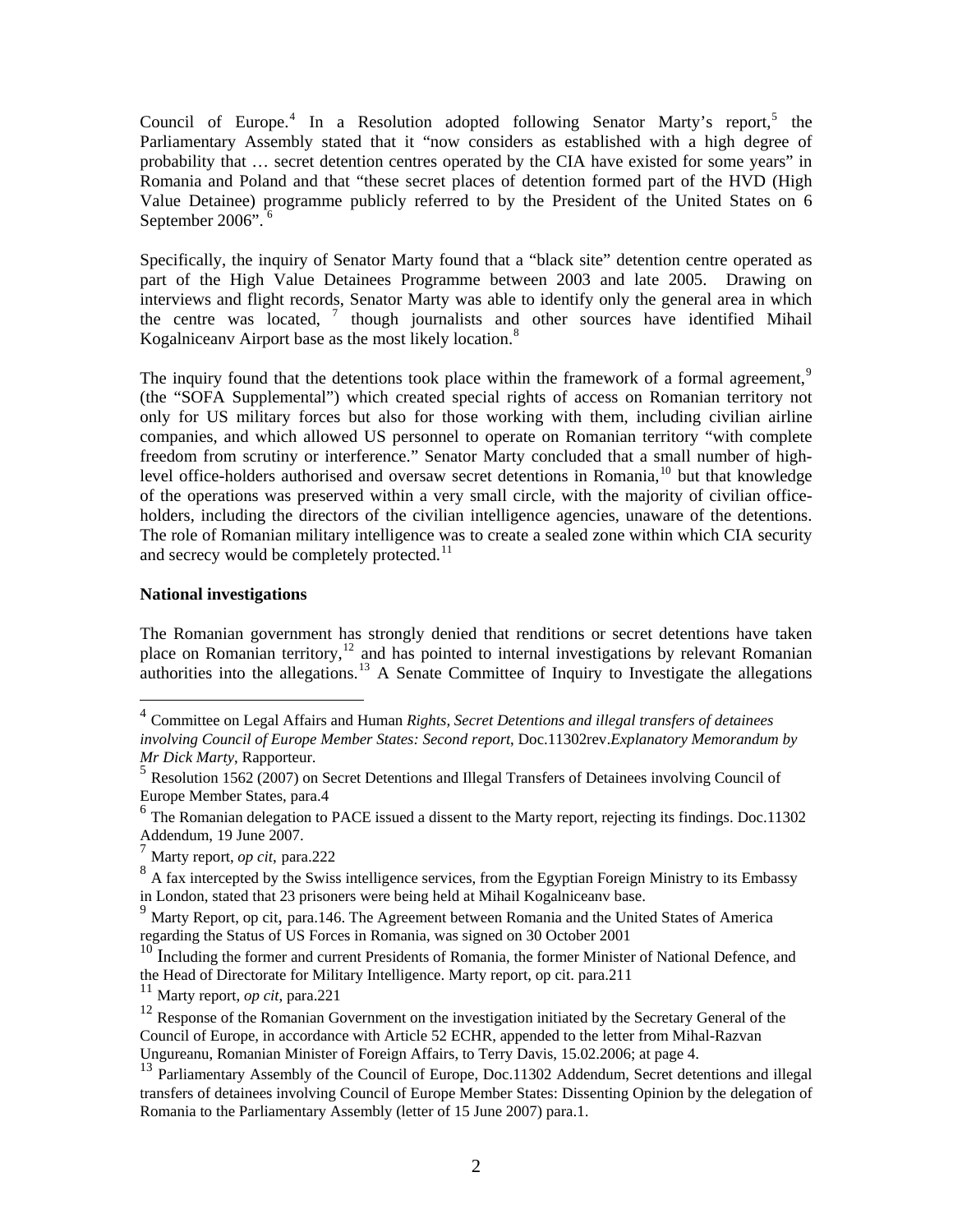regarding the use of Romanian territory for CIA detention facilities or flights by CIA-chartered aircraft was established in December  $2005$ .<sup>[14](#page-2-0)</sup> The inquiry, which issued its final report in March 2007, found that there was no evidence of CIA rendition aircraft landing in Romania or overflying Romanian territory, that no Romanian authorities could have participated, either knowingly or through omission or negligence, in unlawful detainee transfer operations through Romanian territory, and that there was no facility at Mihail Kogalniceanv base which could have been used for the purpose of detention.

The adequacy of the Senate investigations has been questioned: Senator Marty criticised the restrictive terms of the inquiry's remit and pointed to contradictions between the conclusions of the Parliamentary Committee and flight records of aircraft linked with the CIA, into MK Airfield. He considered that the Romanian Parliamentary inquiry was: "an exercise in denial and rebuttal, without impartial consideration of the evidence"<sup>[15](#page-2-1)</sup>

### **Compliance with UN human rights obligations**

Renditions and secret detentions as they have been operated by the CIA involve multiple violations of human rights protected by UN human rights treaties, including the right to liberty and security of the person; the freedom from torture and other cruel, inhuman or degrading treatment and the right to an effective remedy.<sup>[16](#page-2-2)</sup> Prolonged *incommunicado* secret detention has been found by the Committee against Torture to amount in itself to a violation of the Convention Against Torture,  $17$  and secret detentions amount to disappearances.<sup>[18](#page-2-4)</sup> Co-operation in, or tolerance of, renditions and secret detentions on the territory of the State, violates positive obligations to protect against violations of human rights, imposed by the International Covenant on Civil and Political Rights  $(ICCPR)$ ,<sup>[19](#page-2-5)</sup> the Convention Against Torture  $(CAT)$ ,<sup>[20](#page-2-6)</sup> as well as under the European Convention on Human Rights (ECHR), to which Romania is a party.<sup>[21](#page-2-7)</sup> These obligations apply irrespective of agreements such as the "SOFA supplemental".<sup>[22](#page-2-8)</sup>

#### **Obligations of investigation and reparation**

 $\overline{a}$ 

<sup>&</sup>lt;sup>14</sup> Article 1 of Decision No.29 of the Senate

<span id="page-2-1"></span><span id="page-2-0"></span><sup>15</sup> Marty Report, *op cit,* para.230

<span id="page-2-2"></span><sup>16</sup> *Agiza v Sweden*, Committee against Torture, communication No.233/2003; *Alzery v Sweden* Communication No 1416/2005, Sweden 06/11/2006, CCPR/C/88/D/1416/2005

<span id="page-2-3"></span><sup>&</sup>lt;sup>17</sup> Committee Against Torture, Concluding Observations on the United States, CAT/C.USE.CO/2, 18 May 2006, para.17, where the Committee found that secret detention constituted *per se* a violation of the Convention Against Torture.

<span id="page-2-4"></span><sup>&</sup>lt;sup>18</sup> United Nations Convention on Enforced Disappearances, adopted by the Third Committee of the UN General Assembly on 13 November 2006, Article 2. See further the UN Declaration on the Protection of all persons from Enforced Disappearance, preamble, para.3, Inter-American Convention on Forced Disappearance of Persons, Article II.

<span id="page-2-5"></span><sup>&</sup>lt;sup>19</sup> Articles 2, 7, 9 of the ICCPR. UN Human Rights Committee General Comment 20 (1992) on Article 7 ICCPR, (the right to freedom from torture or other cruel, inhuman or degrading treatment or punishment); General Comment 31 of the Human Rights Committee, para. 8, 15; *Delgado Paéz v Columbia* Communication.No.195/1985.

<span id="page-2-6"></span><sup>20</sup> Article 2 CAT

<span id="page-2-7"></span><sup>21</sup> *Osman v UK,* (2001) 29 EHRR 245; *X and Y v the Netherlands*, (1985) 8 EHRR 235.

<span id="page-2-8"></span><sup>22</sup> European Court of Human Rights, *Matthews v UK*, App No 24833.94, *Bosphorus v Ireland*, App No 45036.98, *M and Co. v Germany*, App No 13258/87.